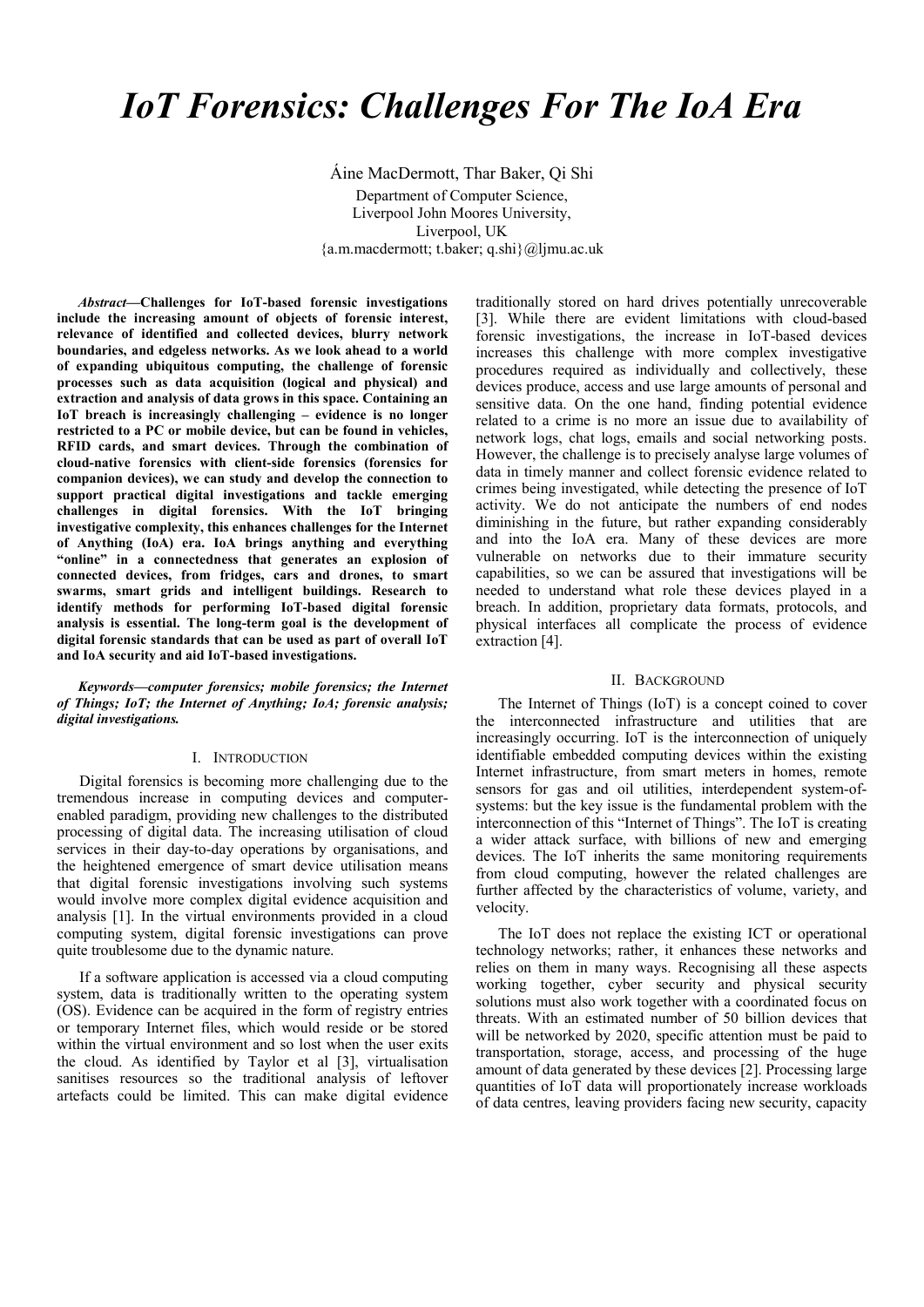and analytics challenges. Handling this data conveniently is a critical challenge, as the overall application performance is highly dependent on the properties of the data management service.

The IoT represents the seamless merging of the real and digital world, with new devices being created that store and pass around data. As a forensic analyst this creates problems, as we must find new ways to retrieve and secure this data making sure that there has been no tampering with the evidence. The purpose of this project is to find solutions to these problems by analysing how these different forms of evidence can be correctly seized, stored, extracted, and analysed. As of now, there is a standardised methodology for how to retrieve evidence from hard drives and mobile phones but no clear procedures for IoT-based investigations.

With the new types of devices that are part of the IoT, we must determine the best approach for ensuring they are examined in in the same forensically sound manner. As stated, the IoT is forever expanding; this paper will look forward at ways we can question and seize evidence from new devices, as they become part of the IoT, or the future IoA. For example, the Alexa [5] enabled wireless smart speaker is a gateway for all voice commands submitted in the home. This intelligent virtual assistant interacts with a plethora of compatible IoT devices and third-party applications that leverages cloud resources [5]. Understanding the complex cloud ecosystem that allows ubiquitous use of Alexa may be paramount for supporting IoT digital investigations in the future. Using innovative technologies, alongside the knowledge acquired from these studies as starting points for understanding the IoT world and IoT-ware, will help in answering these questions and guiding more knowledge on IoT forensics.

# III. THE CHANGING LANDSCAPE OF CRIME

Developments and increased interconnection of us to the Internet, and devices to our everyday lives leads to the increases in cybercrimes. These developments and the anonymity that comes from the Internet serve as incentive to criminals and thus lead to an increase in crimes involving computers and cybernetics. Cybercrime is a broadly defined term and is often defined as "criminal activities carried out by means of computers or the Internet" [6] and is comprised of three main components:

- The computer is used as a tool for committing the crime;
- The computer is a repository for information used or generated in the commission of a crime;
- The computer (information residing on the computer) is the target of the crime, with the intention of damaging its integrity, confidentiality or availability.

There were an estimated 3.6 million cases of fraud and two million computer misuse offences in a year, according to an official survey by The Office for National Statistics [7]. Cybercrime is increasingly affecting a variety of domains: Government systems, large organisations, small to medium enterprises, ecommerce, online banking, and critical infrastructure. Motivations differ, but cybercrime for gain is significant, much more significant that the perception of noneconomic attacks, but much less in terms of volume of attempts or reported cases. The key concerns include damage to reputation, monetary loss, as well as effects to the confidentiality, integrity and availability of data.

Crime has always been a part of human society, but the means by which these crimes can be committed is developing and expanding. The evolving nature of technology supports criminals with new methods and tools to commit crimes. Previously, criminal investigations generally relied on the analysis of physical evidence, the study of the crime scene, witnesses and interviews with suspects. Whereas today, the criminal investigator must recognise that the evidence they have to analyse could possibly be in an electronic or digital form. The crime scene may consist of a computer system or network as opposed to the traditional 'physical' scene.

A computer or its expanded peripherals do fall under the physical crime scene as they are a "physical" entity but obviously this expands into a digital crime scene. The 'eye witness' in these cases may be a computer generated log file. At a physical crime scene, the evidence may be in the form of latent fingerprints and impressions: Develop latent fingerprints; analyse and compare fingerprints, footwear and tire impressions; run fingerprints through IDENT1 for comparison against hundreds of millions of prints. In contrast, you can physically prove with science that someone was holding a certain weapon via DNA/fingerprints, but how do we prove that they were the one at the keyboard? As a computer forensic analyst, this would involve look at logs (such as emails, social media usage, web browser history, user accounts logged into the computer) – to prove that the user at the time was the one who committed the offence via factual evidence or behavioural profiling of usage.

Digital evidence can come in the form of many things. The main evidence would come from the hard drive of the criminals' computer, laptop, external hard drives, USB devices, mobile devices, etc. There can be masses of data to analyse, as the amount of digital media and storage masses can range from individual to individual and the analysis and scrutiny of these can be extremely time consuming, especially when there is no clear objective in the case initially.

In order to deal with this fundamental change in evidence it is essential that the techniques used in these investigations must change and develop in order to deal with these effectively. As stated by Rogers, "*The science of digital forensics has developed, or more correctly is developing, while this science is arguably in its infancy, care must be taken to ensure that we do not lose sight of the goal of the investigative process, namely identifying the party or parties responsible*" [8]. While developing standards to deal with electronic or digital evidence, it is necessary that other supporting disciplines must also evolve in order to assist the investigator in this new realm and ensure they are knowledgeable on suitable conduct at the crime scene.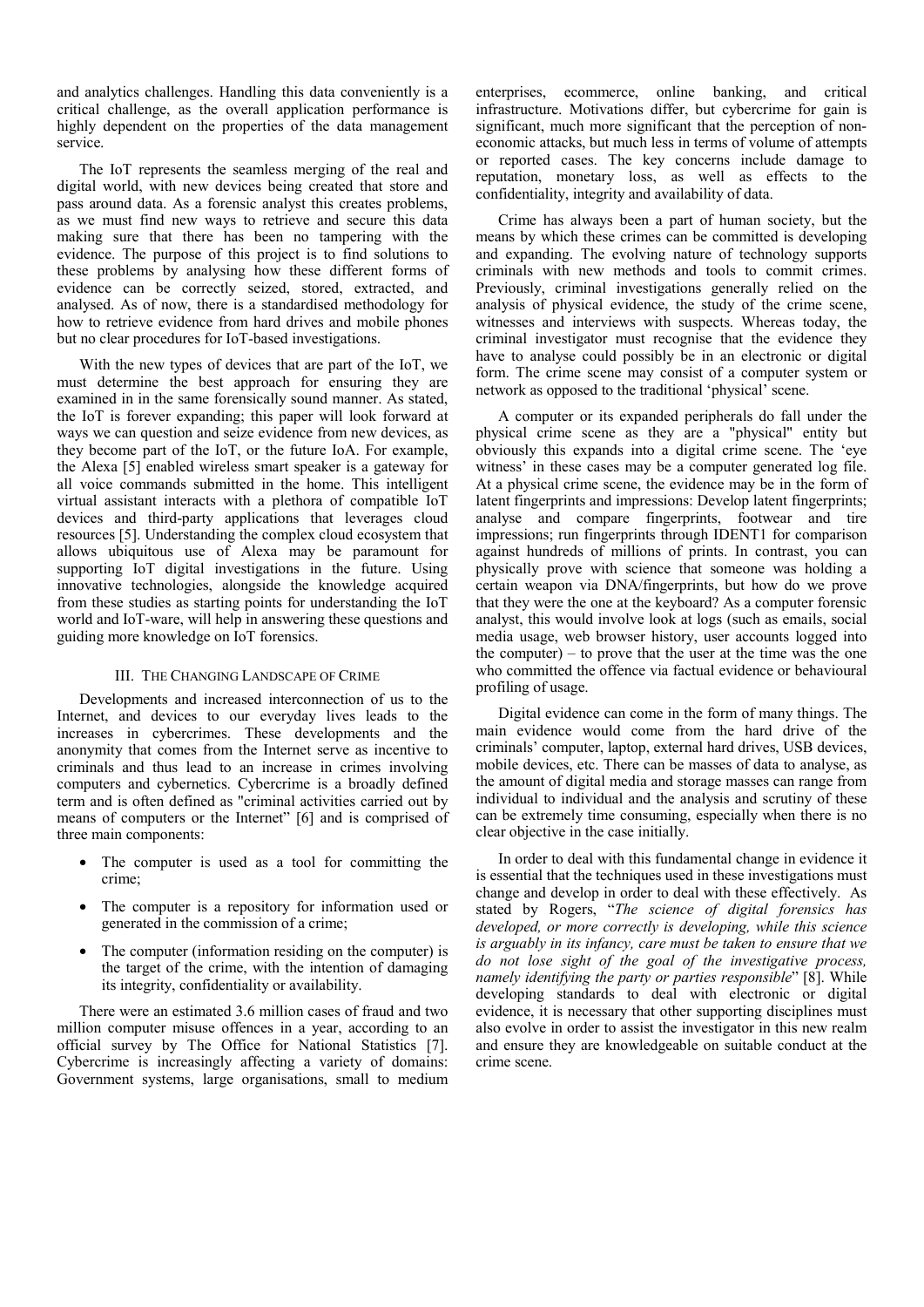

Fig. 1. Forensic data sources of the smart city illustrated with weight of evidence stored.

Recent work by Baig et al [9] took this issue a step further and examined the implications for smart cities with regards to cyber-security and digital forensics. Figure 1 [9] illustrates the forensic data sources in a smart city environment and the weight of evidence stored. The threats and criminal misuses in a smart city are increasingly heterogeneous and significant, with provisioning of resilient and end-to-end security being a daunting task. When a cyber-incident involving critical components of the smart city infrastructure occurs, appropriate measures can be taken to identify and enumerate concrete evidence to facilitate the forensic investigation process.

## IV. FORENSIC EVIDENCE HANDLING

### *A. Forensic Methodologies*

A digital forensics methodology provides a framework for procedures and processes that should be followed when engaging in a digital forensic based investigation. There is no standardised methodology to follow at a crime scene and the use is dependent upon the investigator. There are many to choose from, each comprise the same main stages (secure, analyse, present), but with differing attention focusing on different stages. For example, the Advanced Data Acquisition Model (ADAM) methodology [10] allocates considerable time for pre-planning and pre-investigative stages, whereas CFSAP (Computer Forensics – Secure, Analyse, Present) comprises the four key elements of computer forensics (identification, preservation, analysis and presentation) into three steps to follow: Secure (Identify sources of digital evidence, Preserve digital evidence), Analyse (Forensic analysis of digital evidence: extract, process, interpret), Present (Presentation of digital evidence, expert opinion and testimony) [11].

Forensic computer analysts identity all of the computer equipment, tag items of importance and take them back to the computer labs for analysis. They also photograph the scene in order to ensure things are put back correctly. In handling evidence it is always important to follow the three C's of evidence: care, control and chain of custody. By following this process it ensures that the evidence seized is the same as the evidence that may be presented in court. They also need to maintain chain of custody during the documentation of evidence, as documenting a case in a fact-based manner is essential to the integrity of it.

Forensic computer analysts scrutinize seized data and explain the current state of the digital artefact. Computer forensic investigations usually follow the standard digital forensic process and the investigations are performed on static data, in the form of digital images that have been taken using specialist software. Typical forensic analysis includes a manual review of the material on the media, namely analysing documents, images, emails, etc.; and highlighting files of suspicion. Reviewing the Registry for suspicious information is an additional action, as is using keyword searches for topics related to the offence in the hope that files of suspicion are found – which is a quite lengthy and time consuming process.

Historically, the impact of e-crime or computer related crime has involved only a small proportion of victims and investigators. However, this position is changing and the impact of digital evidence within 'conventional' investigations is already widespread. Indeed, any investigation within the public or private arena is likely to involve the seizure, preservation and examination of electronic evidence, therefore a digital evidence strategy must form an integral part of the wider investigative process [12].

It is clear that the current actions undertaken by investigators, regardless of forensics methodology followed, are underpinned by the ACPO (Association of Chief Police Officers) guide. The ACPO guide details instructions for the investigator to legally obtain and analyse the evidence, but as the evidence can come in many forms and there are many different scenarios which this evidence may be involved in, there needs to be an effective framework to support this. With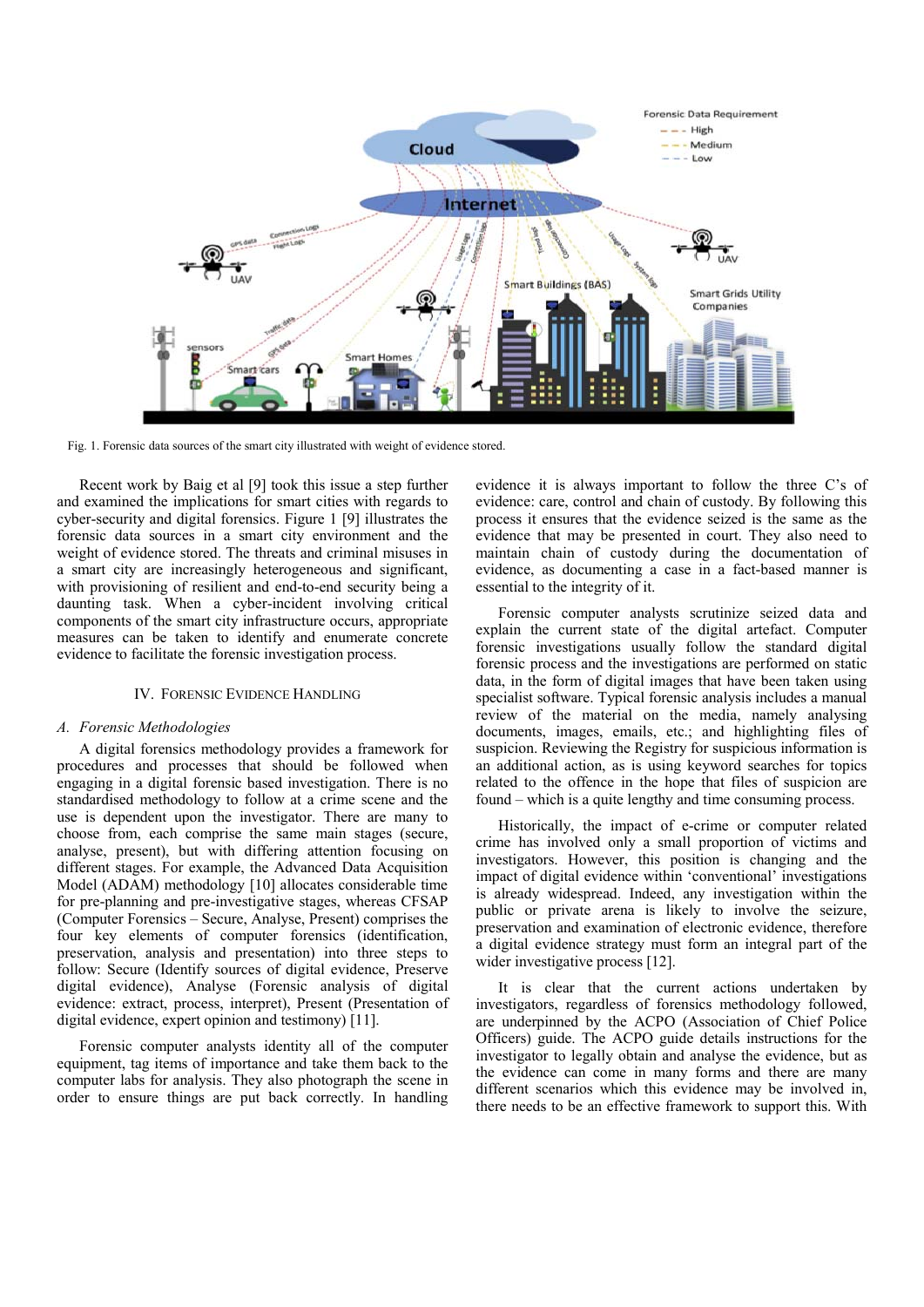this reasoning, the investigator at the crime scene must follow the guidelines set by ACPO ensuring analysis of the data occurs, collecting all relevant data in an efficient and resourceful matter.

The ACPO guide lists principles for computer-based electronic evidence and is listed below [13]:

*Principal 1:* "No action taken by law enforcement agencies or their agents should change data held on a computer or storage media which may subsequently be relied upon in court."

*Principal 2:* "In circumstances where a person finds it necessary to access original data held on a computer or on storage media, that person must be competent to do so and be able to give evidence explaining the relevance and the implications of their actions."

*Principle 3:* An audit trail or other record of all processes applied to computer-based electronic evidence should be created and preserved. An independent third party should be able to examine those processes and achieve the same result.

*Principle 4:* The person in charge of the investigation (the case officer) has overall responsibility for ensuring that the law and these principles are adhered to.

These principles, if followed, allow the investigator to lawfully obtain and analyse the evidence, and maintain good chain of custody. Currently computer forensic and cyber security experts are exploring the IoT from the perspective of a computer forensic analyst with regards to evidence handling, evidence extraction, and analysis of the collected data. There are many questions that remain to be answered in this emerging area. Using innovative technologies, alongside the knowledge acquired from these studies as starting points for understanding the IoT world and IoT-ware, will help in answering these questions and guiding the industry with more knowledge on IoT forensics.

# *B. Time for change*

Science has been involved in criminal investigations for a long time and it has developed alongside the nature of the crimes. The field of digital evidence is unlike most other forensic sciences as the nature of the material under examination is determined, largely by human ingenuity. Rather than looking for traces of material deposited by physical or biological entities, which tend to develop and evolve slowly, we deal with technology, which is updated, enhanced and even created at an alarming rate [14]. In order to effectively deal with this fundamental change in evidence, the science of digital forensics is developing. The objective is still the same as in physical crime scenes; determining the crime, analyse the evidence, and identify the party or parties involved. While developing standards for dealing with electronic or digital evidence, it is necessary that other supporting disciplines must also evolve in order to assist the investigator [15]. There are no defined principles for IoT forensics, as such, investigations will significantly rely on the mechanical and physical nature of the smart device, since identifying evidence sources is a major challenge. Evidence could be collected from fixed sensors in homes and buildings, moving sensors built into cars and

wearable devices, communication devices, cloud storage and even ISP logs.

The main challenges posed by an IoT-based crime scene from the perspective of an investigator include:

- Size of objects of forensic interest;
- Location effects ease of access, possible connection to other devices, local or cloud-based, etc.
- Relevance of identified and collected devices;
- Legal/Jurisdiction issues;
- Blurry network boundaries/ Edgeless networks i.e. no perimeter, or less clearly-defined perimeters.
- Available tools adequate for tasks? Is the data encrypted? Does the device hold data or is it simply middleware?

Existing methodologies are designed for a different generation of evidence sources, and the assumption is that the objects of forensic interest will be available and accessible – whereas in the IoT, objects of forensics interest may not always be available or accessible [16]. Cloud forensics will also play a main role in reinforcing cybersecurity best practices, since all data generated by IoT components will be stored on cloud due to its scalability, capacity and convenience. As a result of the continued growth in the number of IoT-connected devices, it has become a necessity to develop a new process to investigate IoT-related incidents. Addressing security concerns will rely on a new era of digital forensics and best practices to simultaneously verify and leverage physical and digital evidence within a changing regulatory landscape [17].

# V. INTERNET OF ANYTHING (IOA)

Taken to extremes, the IoA subsumes drones, smart swarms, the smart grid, intelligent buildings, and autonomous cyber-physical and cyber-biological systems, each of which has achieved or is about to achieve mega-cliché status on its own merit. The IoA is supported by the cloud, big data, mobile computing, and bring your own device (BYOD). While, the IoT bringing investigative complexity, this enhances challenges for the IoA era. The IoA brings anything and everything "*online*" in a connectedness that generates an explosion of connected devices, from fridges, cars and drones, to smart swarms, smart grids and intelligent buildings. Research to identify methods for performing IoT-based digital forensic analysis is essential. Mackay et al. [18] and Baker et al. [19] present a set of essential security services, embedded within a cloud-based "*Security Toolbox*", including end-to-end security services (e.g., secure virtualisation, and encrypted file system), service planning (e.g., Trust-based cloud, and SLA negotiation), and monitoring and policing (e.g., dynamic cloud monitoring and user access control). It should be noted that the toolbox and the associated services are developed in the context of a centralised SOA-based SCADA systems platform for critical infrastructures, in which none of the services were designed to help in data acquisition for forensic purposes. Thus, the long-term goal of this work is the development of